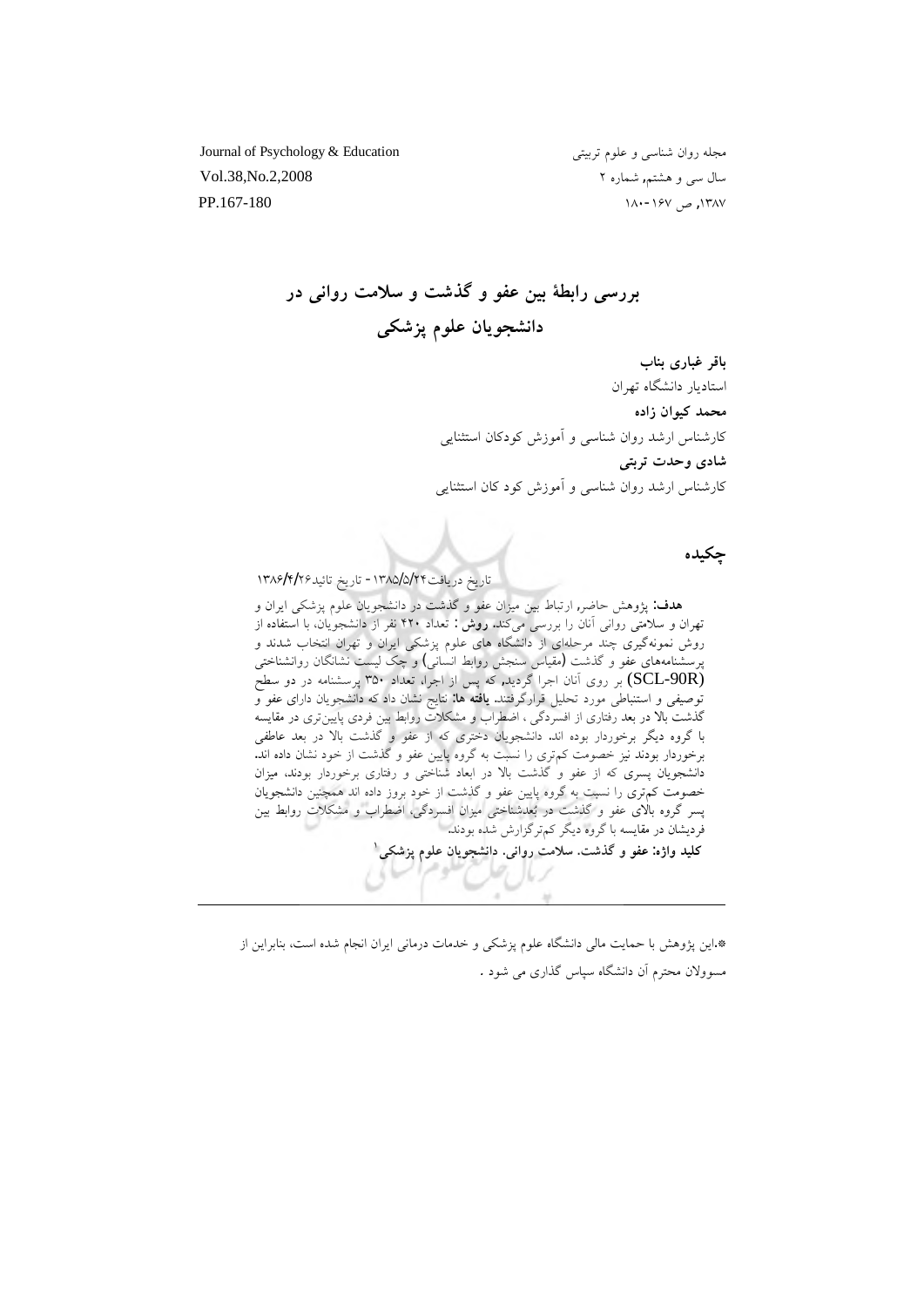۱۶۸ *امجله روان شناسی و علوم تربیتی, سال ۳*۸, شماره ۲

## مق*د*مه

در روابط بین فردی، رنجش مفهومی آشنا برای روانشناسان، روان درمانگران، مشاوران، معلمان، و افراد عادی است. رنجش پیامدهای گوناگون فردی و اجتماعی دارد که از عمدهترین آنها، خشم و تنفر، کینه و انتقام، غیبت و افترا و گسستن روابط دوستان از یکدیگر است (شُبر، ۱۳۹۵ هـ . ق؛ نراقی، ۱۳۷۷، هـ . ش). روانشناسان عوارض طولانی مدت رنجش و کینه و غضب را بسی فراتر از این ذکر کردهاند و به اثرهای فردی آن از قبیل سلامت روانی، افزایش اضطراب و افسردگی و بدبینی و افکار وسواسی، علاوه بر ضررهای اجتماعی آن اشاره نمودهاند (مثلاً ان رایت<sup>۱</sup> و نورث<sup>۲</sup>، ۱۹۹۸). روشی را که ادیان الھی برای ترمیم رنجشهای بین فردی، به خصوص در بین آشنایان و دوستان بسیار نزدیک تجویز نموده اند، همان عفو و بخشش است. عفو و گذشت یعنی تمایل به صرفنظرکردن از حق خویش برای بروز خشم و کینه، قضاوت منفی و یا بی تفاوتی نسبت به کسی که موجب رنجش شده است و بروز رفتارهایی انسانگرایانه از قبیل ترحم، شفقت، انسانیت، و عشق و علاقه به فرد خاطی، هر چند که لیاقت دریافت چنین رفتارها و نقشهای انسانی را نداشته باشد (ان رایت و گروه مطالعات تكامل انسان<sub>ى</sub> " ١٩٩١).

بيشتر تحقيقات به عمل آمده در اين زمينه، بيانگر تاثير مستقيم عفو و گذشت با ابعاد تاثيرگذار سلامت روان هستند. براى نمونه، پژوهشها نشان دادهاند كه عفو و گذشت در کاهش اضطراب (هبل<sup>؛</sup> و ان رایت، ۱۹۹۳؛ فریدمن ٌ و ان رایت۱۹۹۶؛ سابکوویاک<sup>٦</sup> و همکاران، ۱۹۹۵؛ کایل<sup>۷</sup> و ان رایت ۱۹۹۷؛ لین<sup>۸</sup>، ۱۹۹۸؛ المبیوق<sup>۰</sup>

÷

1.Enright 2.North .3 The human Development study Group 4.Hebl 5. Freedman Subkoviak.6 7.Coyle 8.Lin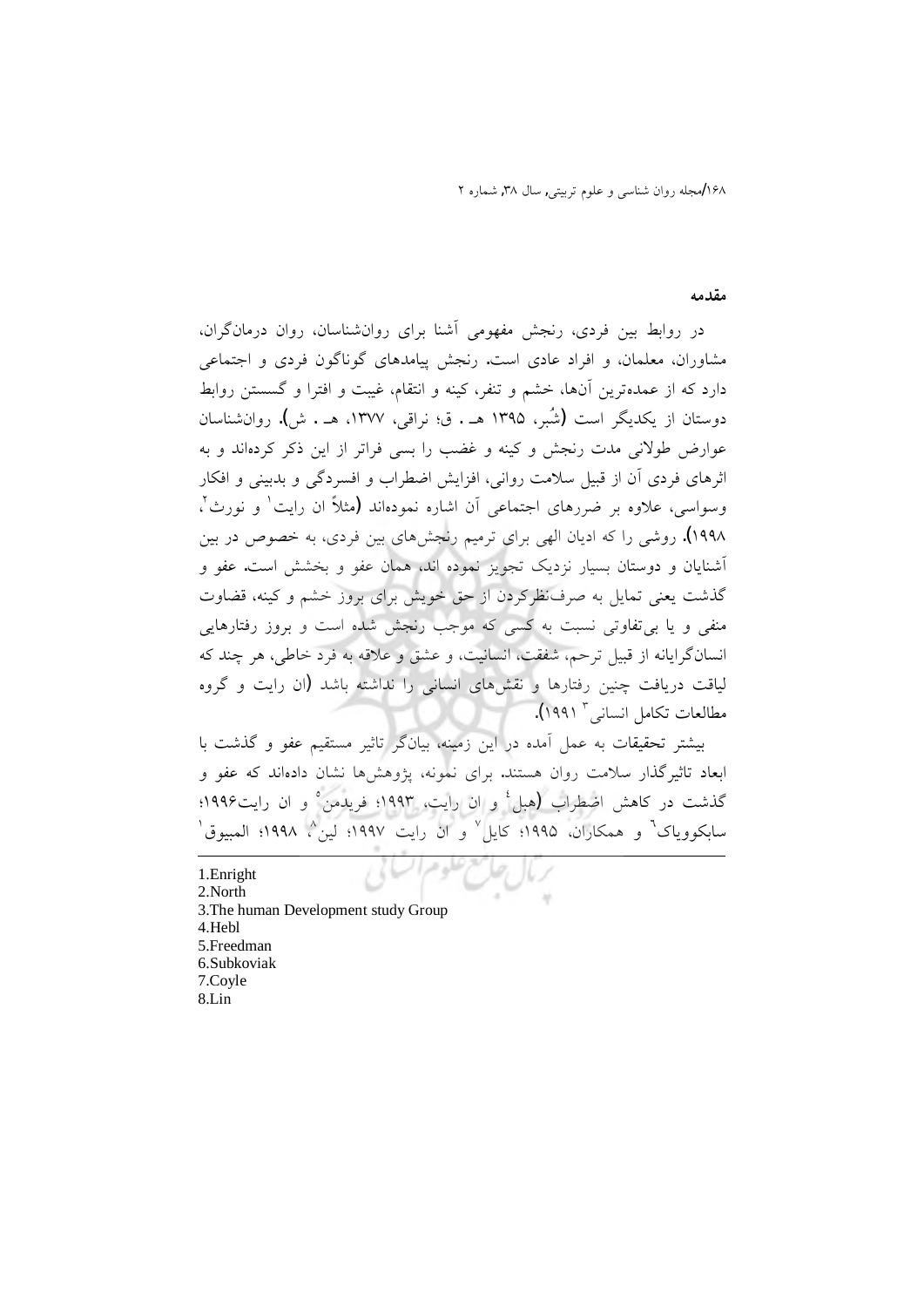ودانزو ً، ۱۹۹۶)، افسردگی (فریدمن، ۱۹۹۵؛ المبیوق و دانزو ً، ۱۹۹۶؛ رای ٔ، ۱۹۹۹؛ کواتس ْ، ۱۹۹۷)، غصه و اندوه (کایل، ۱۹۹۶؛ کایل و ان رایت، ۱۹۹۷)، خصومت و دشمنی (کواتس، ۱۹۹۷)، جراحتهای درونی (رای، ۱۹۹۹)، اصلاح روابط بین فردی (مک کالاف<sup>٦</sup> و ورتینگتون، ۱۹۹۵)، بالابردن عزت نفس (کواتس، ۱۹۹۷؛ کاتز<sup>^</sup> و استریت اریاس <sup>۹</sup>، ۱۹۹۷) و داشتن امیدواری **(ن**ویدمن و ان رایت، ۱۹۹۶**)** موثر است.

از آنجا که تحقیقات انجام شده در مورد فواید عفو و گذشت در کاستن اضطراب، افسردگی، بهبود عزت نفس و سایر شاخصهای سلامتی و بهداشت روانی، بیشتر بر روی جامعهٔ مسیحی و در کشورهای اروپایی و آمریکا صورت گرفته است، بنابراین پژوهشگران با توجه به سابقهٔ مذهبی عفو و گذشت که در متون اسلامی به آن توصیه شده است و با توجه به ویژگی های فرهنگ اسلامی که تفاوتهای بارزی با مسیحیت و فرهنگ مسیحی دارد, درصدد برآمدند که تاثیر عفو و گذشت در سلامت روان را مورد مطالعه قرار دهند.

**روش و نمونه یژوهش** 

بررسی حاضر از نوع پس رویدادی (علّی – مقایسهای)بوده است .

جامعه آماری پژوهش نیز عبارت بودند از: ۴۲۰ نفر از دانشجویان دانشگاه های علوم یزشکی ایران و تهران که در نیمسال اول سال تحصیلی ۸۱-۱۳۸۰، در سالهای دوم و سوم دورههای پزشکی و پیراپزشکی مشغول به تحصیل بودهاند. آزمودنی ها با

جامع علوم أك

Al-Mabuk.1 2.Downs 3.Rye 4.Coates 5.mccullough .6 worthington 7.Katz. 8.Street 9. Arias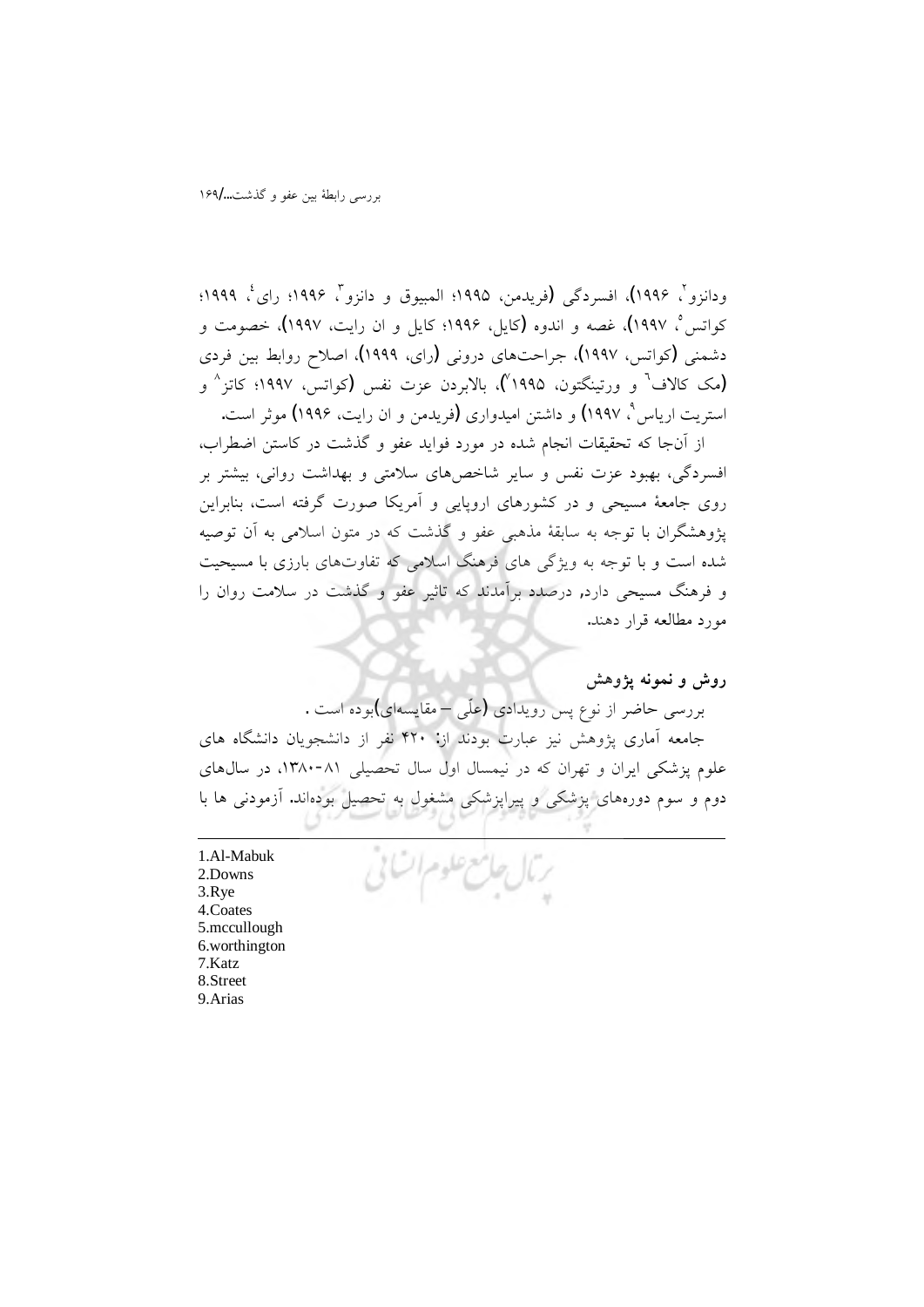۱۷۰لمجله روان شناسی و علوم تربیتی, سال ۳۸, شماره ۲

استفاده از روش نمونهگیری چند مرحلهای انتخاب شدند. روش انتخاب بدین صورت بود که از هر دانشگاه سه دانشکدهٔ پرستاری و مامایی، توانبخشی و پزشکی، به عنوانِ واحدهای خوشهای انتخاب شده و از هر دانشکده تعداد ۷۰ نفر به صورت تصادفی برگزیده شدند. پس از جمعآوری پرسشنامهها، تعداد ۵۶ پرسشنامه به دلیل نقص در اطلاعات خواسته شده و ۱۴ پرسشنامه به دلیل آن که نمرهٔ دروغِسنج آنان در آزمون عفو و گذشت بالای ۲۰ بودند، کنار گذاشته شدند و در مجموع, ۳۵۰ پرسشنامه مورد تحلیل قرارگرفت. به طور کلی از دانشگاه علوم پزشکی ایران ۱۲۷ نفر زن و ۵۱ نفر مرد (در مجموع نفر ۱۸۱) و از دانشگاه علوم پزشکی تهران ۱۲۴ نفر زن و ۴۴ نفر مرد (در مجموع ۱۶۹ نفر) مورد بررسی قرار گرفتند.

ابزارهای پژوهش : در این پژوهش از دو پرسشنامه استفاده شده است :

الف) یرسشنامهٔ عفو و گذشت (پرسشنامهٔ روابط انسانی): به منظور سنجش میزان عفو و گذشت، از پرسشنامهٔ عفو و گذشت ان رایت و گروه مطالعات تکامل انسانی (۱۹۹۱) بهره گرفته شده است. شکل اولیهٔ این پرسشنامه، ۱۵۸ سوالی بود که از سه بعد احساسی، شناختی و رفتاری تشکیل می شد. به علت طولانی بودن آن، پرسشنامه توسط ان رایت و همکارانش خلاصه گردید و سوالات آن به ۶۶ سوال کاهش یافت. نتایج نشان داد که پرسشنامه ۶۶ سوالی، از هم سانی درونی بالا (۰/۹۸) و روایی مناسب (هم بستگی با سوال ملاک در حدود ۰/۶۲) برخوردار بوده است. تعداد سوالات این یرسشنامه، پس از ترجمه و انطباق آن با فرهنگ ایران توسط پژوهشگران، به دلیل تکراری بودن و هم بستگی پایین برخی سوالات با کل پرسشنامه، به ۶۰ سوال کاهش یافت. پرسشنامه ۶۰ سوالی انطباق یافته نیز پس از حذف سوالات، از روایی (روایی ملاک آن در حدود ۰/۶۲ برآورد شده است) و هم سانی درونی مناسبی (در حدود ۰/۹۶) برخوردار بوده است (غباری بناب، خدایاری فرد، شکوهی یکت، و نصفت،  $\Lambda(\Upsilon\wedge\cdot)$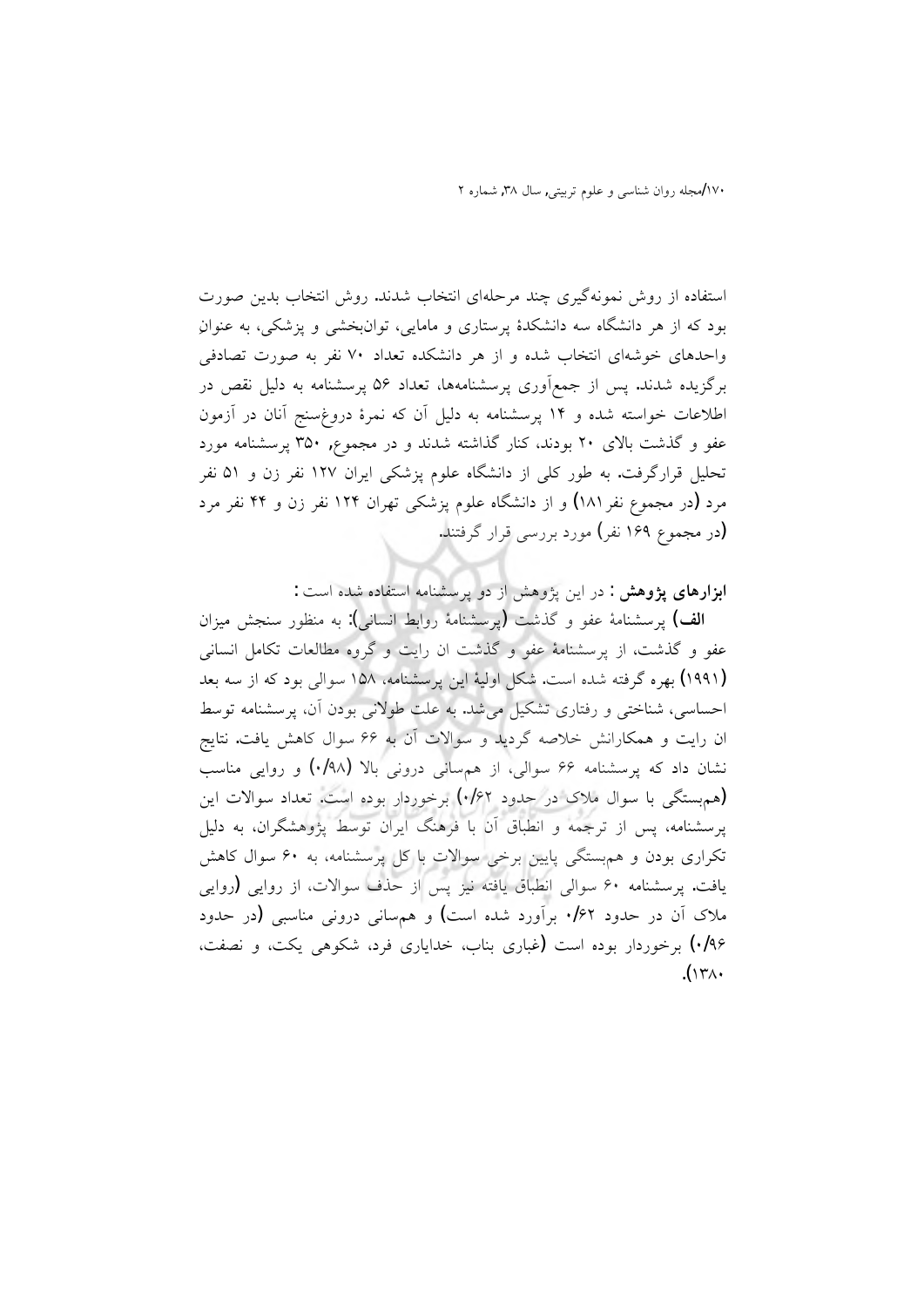ب) پرسشنامه نشانگان روانشناختی(SCL-90R)<sup>۱</sup>: برای سنجش سلامت روان<sub>ی</sub> دانشجویان، از پرسشنامهٔ نشانگان روان شناختی (SCl-90R) استفاده گردید. این پرسشنامه توسط «دروگاتیس»<sup>۲</sup> و «لیپمن»<sup>۲</sup> و «کووی»<sup>؛</sup> (۱۹۷۳) ساخته شده است که جهت نشان دادن جنبههای روانشناختی بیماران جسمی و روانی طرحریزی گردیده و دارای ۹۰ سوال در نه بعد اضطراب، پرخاشگری، افسردگی، افکار پارانوییدی، ترس مرضی، شکایت های جسمانی، حساسیت در روابط متقابل، وسواس عملی و روان گسستگی است از نظر پایانی، این آزمون توسط دروگاتیس، «ولیکن» و «راک»<sup>7</sup> (۱۹۷۶) برروی ۹۴ نفر به صورت گرفت که دارای هم پستگی بالا(۱۷۸۰تا ۰/۹۰)بودند. در ایران نیز «باقر یزدی» و «بوالهری بیروی» (۱۳۷۴)، با استفاده از روش آزمون مجدد، با فاصله زمانی یک هفته بر روی۴۰۰ آزمودنی، ضریب هم بستگی حدود۰/۹۷ را به دست آوردند.در زمینه اعتبارآن، «دروگاتیس» «ویلکن» و «راک»(۱۹۷۶)، این پرسشنامه را به همراه پرسشنامه شخصیت چند گومینه سوتا(MMPT) پر روی ۱۱۹ آزمودنی داوطلب اجرا كردند. هم بستگى بين نتايج، دلالت بر هم گرايى بالاى آزمون داشته است، به گونه ای که بالاترین هم بستگی مربوط به بعد از افسردگی با۷۳ ٌ. و کم ترین مربوط به ترس مرخصی, با ۱۳۶ بوده است.

## یافته های یژوهش

به علت تقارن نداشتن توزیع منحنیهای عفو و گذشت و سلامت روان **(**بیشتر افراد در مقیاس سلامت روان نمرهٔ پایین و در پرسشنامهٔ عفو و گذشت نمرهٔ بالایی کسب نموده بودند)، استفاده از ضریب هم سنگی برای نشان دادن ارتباط بین دو متغیر مناسب تشخیص داده نشد و به جای آن نمرهٔ گروه های بالا و پایین عفو و گذشت در

1.Symptom Check List-90- Revised 2.Derogatis 3.Lipman 4.Covi 5.Rickels 6.Rock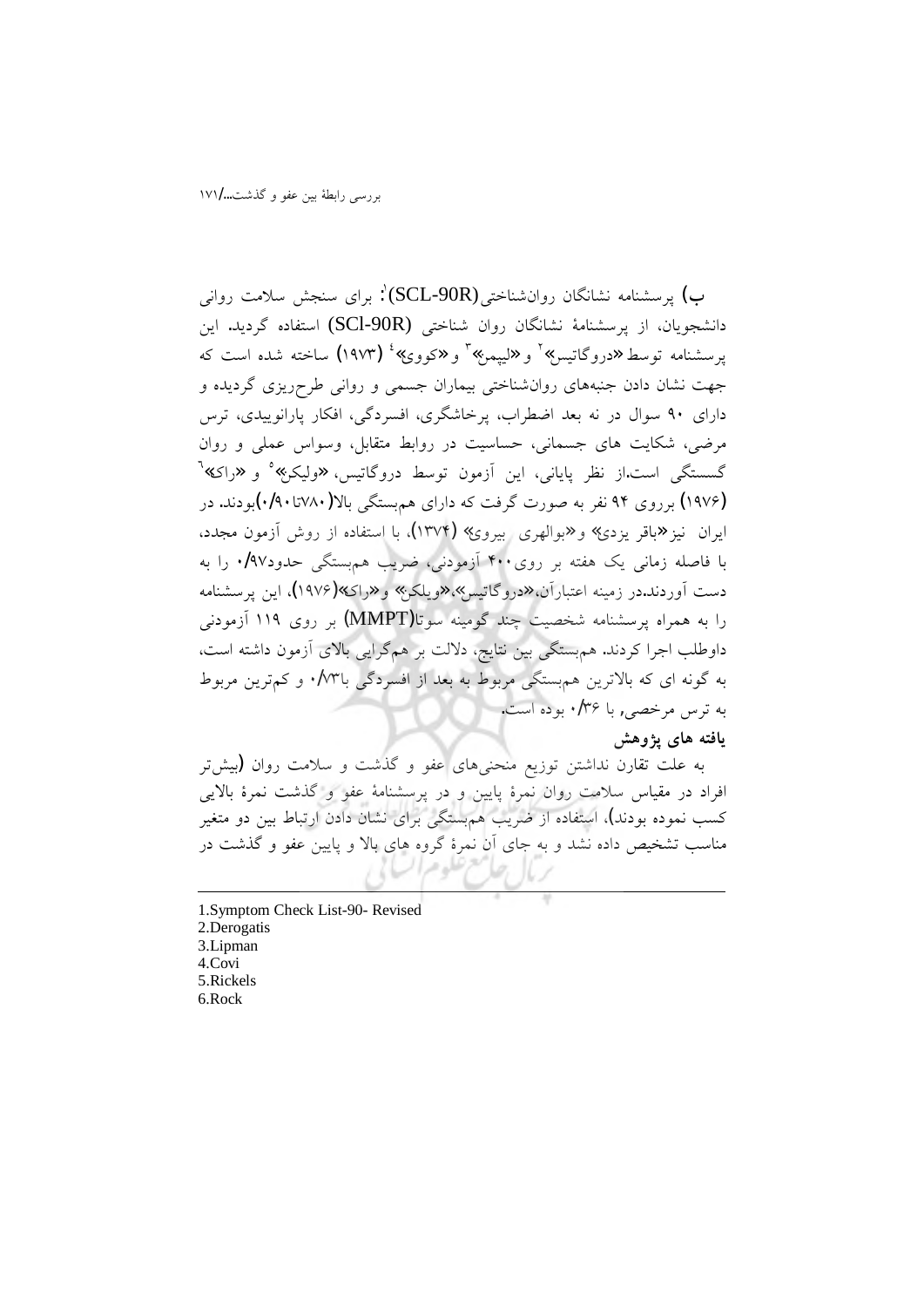کل و به تفکیک جنسیت را در حوزهٔ مقیاس های نشانگان بیماری روانی(نه بعد)، با استفاده از آزمون t گروه های مستقل مورد مقایسه قرار گرفت.حاصل یافتههای پژوهش حاضر به قرار زير بود:

: مقايسه گروه هاى سطوح بالا و پايين عفو وگذشت دانشجويان در بعد رفتارى . همانگونه که جدول(۱) نشان میدهد، بین گروههای بالا و پایین عفو و گذشت دانشجویان در بعد رفتاری از نظر میزان اضطراب(۲/۳۳=t۱۷۴) و افسردگی(t۱۷۴=۲/۵۷**)** در سطح خطای کمتری از ۲۰۵. تفاوت معناداری وجود دارد. این در حالی بوده است که بین گروه های بالاو پایین دانشجویان در بعد رفتاری، از نظر میزان مشکلات روابط بین فردی، تفاوت معناداری در سطح خطای کمتر از ۰/۰۱ وجود داشته است (۲/۹=۲۱۷۴) با توجه به نتايج جدول(۱) در مييابيم كه گروه بالای عفو و گذشت دانشجویان، در بعد رفتاری از میزان اضطراب، افسردگی و مشکلات روابط بین فردی کم تری در مقایسه با گروه پایین عفو و گذشت برخوردار بو ده اند.

| سلامت روان دانشجويان  |                       |               |             |                  |                    |                |  |  |
|-----------------------|-----------------------|---------------|-------------|------------------|--------------------|----------------|--|--|
| ${\bf P}$             | t                     | درجه<br>آزادى | تعداد       | ميانگين          | ویژگی های آماری    | ابعاد سلامت    |  |  |
|                       |                       |               |             |                  | گروههای عفو و گذشت | روان           |  |  |
|                       |                       |               | $\Lambda$ ٩ |                  |                    |                |  |  |
| $\cdot/\cdot$ 0       | $\gamma/\gamma\gamma$ | 1Vf           |             | $\cdot$ /av      | گروه پایین         | اضطراب         |  |  |
|                       |                       |               | $\wedge$    |                  |                    |                |  |  |
|                       |                       |               |             | q/rq             | گروه بالا          |                |  |  |
|                       |                       |               | ۸۹          |                  |                    |                |  |  |
| $\cdot/\cdot$ $\circ$ | $r/\omega v$          | Vf            |             | 14/۶۲            | گروه پایین         | افسردگي        |  |  |
|                       |                       |               | $\wedge$    |                  |                    |                |  |  |
|                       |                       |               |             | 17/19            | گروه بالا          |                |  |  |
| $\cdot/\cdot$         | $r/\circ$ .           | $\vee\forall$ | ٨٩          | $\sqrt{\sqrt{}}$ |                    | مشكلات         |  |  |
|                       |                       |               |             |                  | گروه پایین         | روابط بين فردى |  |  |
|                       |                       |               | $\wedge$    | 1.177            |                    |                |  |  |
|                       |                       |               |             |                  | گروه بالا          |                |  |  |

جدول ۱. مقایسهٔ گروه های سطوح بالا و سطوح پایین عفو و گذشت (بعد رفتاری) در بعد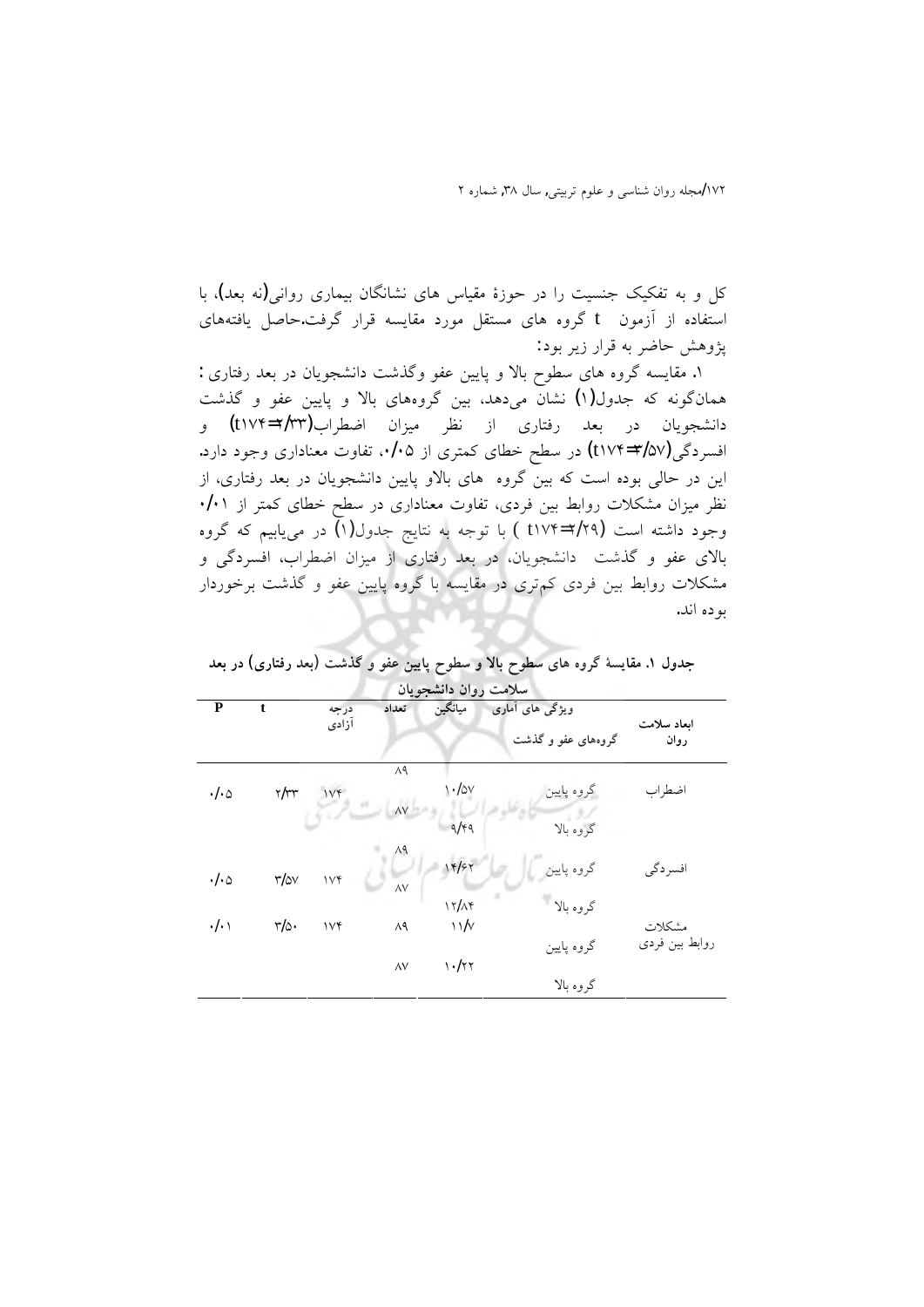۲. مقایسه گروه های سطوح بالا و پایین عفو وگذشت دانشجویان پسر در بعد شناختی: یافته های به دست آمده از جدول(۲) بیانگر آن است که بین دو گروه عفو وگذشت بالا و پایین دانشجویان پسر، دربعد شناختی از نظر میزان افسردگی(۲/۲۹=۴<sub>۴۵</sub>) در سطح خطای کمتر از ۰٬/۰۵ تفاوت معناداری وجود دارد. همچنین بین گروه های .<br>بالاو پایین عفو و گذشت دانشجویان پسر در این بعد، ازنظر میزان اضطراب(٣/٠٩-٢/٥م)، خصومت(٢/٨٩=٢٨٥ ) و مشكلات روابط بين فردي(٢/٤٩-t<sub>٢٥</sub>)، تفاوت معناداری در سطح خطای کم تر از ۰/۰۱ ملاحظه گردید. از نتایج جدول (۲) این گونه استنباط می شود که دانشجویان پسری که از میزان عفو و گذشت بالاتری برخوردار بوده اند، در مقایسه با گروه دیگر افسردگی، اضطراب، خصومت و مشکلات روابط بین فردی کم تری را در بُعد شناختی از خود بروز داده اند .

| سلامت روان دانشجويان |              |       |            |                                    |                    |                  |  |
|----------------------|--------------|-------|------------|------------------------------------|--------------------|------------------|--|
| P                    | t            | درجه  | تعداد      | ميانگين                            | ویژگی های آماری    |                  |  |
|                      |              | آزادى |            |                                    | گروههای عفو و گذشت | ابعاد سلامت روان |  |
|                      | $r/\cdot q$  | ۴۵    | ۲۶         |                                    |                    |                  |  |
| $\cdot/\cdot$        |              |       |            | 11/10                              | گروه پایین         | اضطراب           |  |
|                      |              |       | $\uparrow$ |                                    |                    |                  |  |
|                      |              |       |            | $\mathcal{N}$ $\Delta V$           | گروه بالا          |                  |  |
|                      | ۲/۲۹         | 40    | Y          |                                    |                    |                  |  |
| ۰/۰۵                 |              |       |            |                                    | گروه پایین         | افسردگي          |  |
|                      |              |       | ۲۱         |                                    |                    |                  |  |
|                      |              |       |            | 171.9                              | گروه بالا          |                  |  |
|                      | <b>۲/۸۹</b>  | ۴۵    | ۲۶         |                                    |                    |                  |  |
| $\cdot/\cdot$        |              |       |            | 9149                               | گروه پایین         | خصو مت           |  |
|                      |              |       | ۲۱         | $f/\lambda$                        |                    |                  |  |
|                      |              |       |            |                                    | گروه بالا          |                  |  |
| $\cdot/\cdot$        | $\gamma$ /۶۹ | ۴۵    | ۲۶         | $\backslash \cdot/\land\backslash$ |                    | مشكلات روابط بين |  |
|                      |              |       |            |                                    | گروه پایین         | فر دی            |  |
|                      |              |       | ۲۱         | $\mathcal{N}$                      |                    |                  |  |
|                      |              |       |            |                                    | گروه بالا          |                  |  |

جدول ۲. مقایسهٔ گروه های سطوح بالا و سطح پایین عفو و گذشت (بُعد شناختی) درابعاد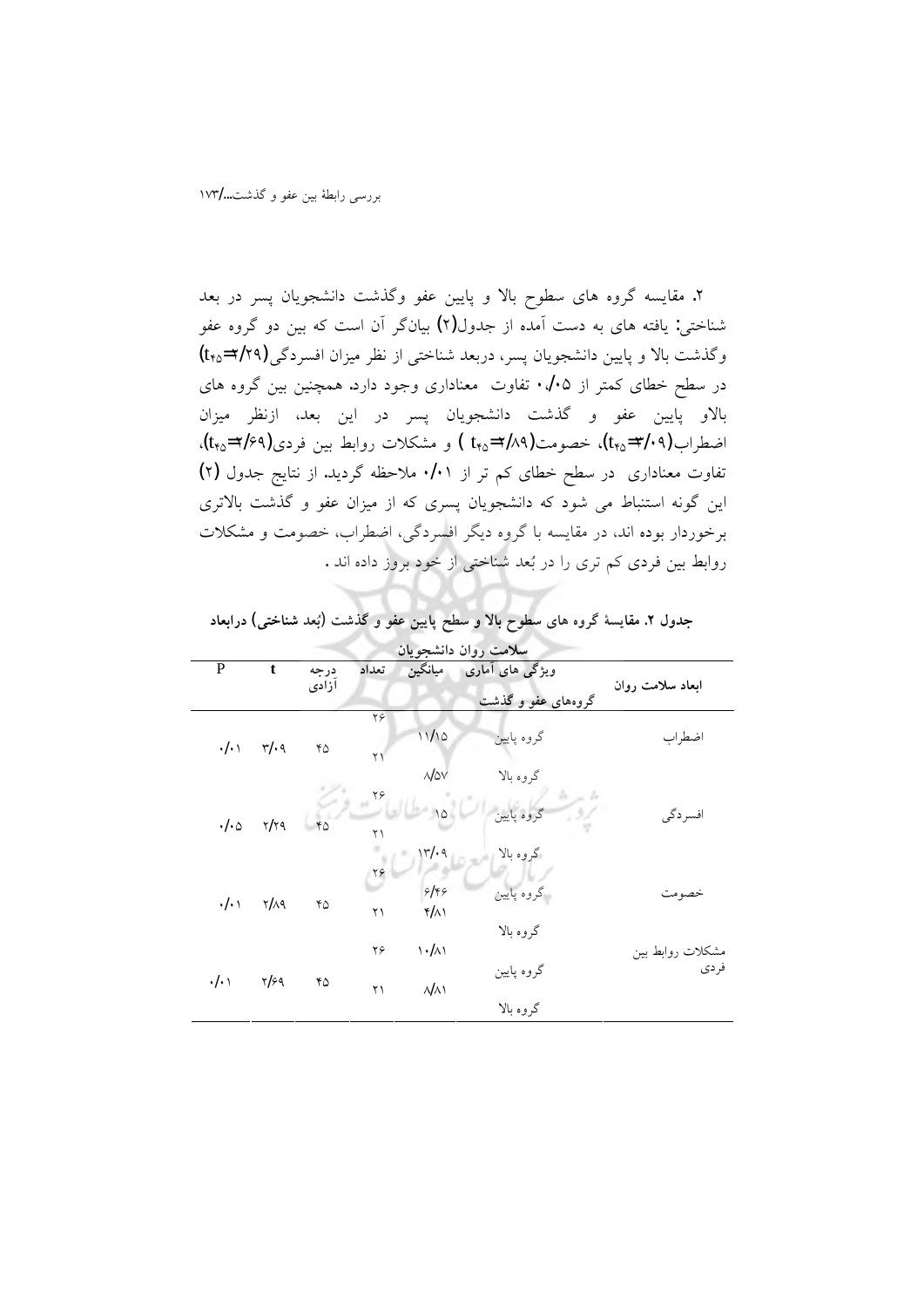۳. مقایسه گروه های سطوح بالا و پایین عفو و گذشت دانشجویان پسر در بعد رفتاری: بر اساس نتایج حاصله از جدول $(\vec{r})$  و تنها بین گروه های عفو و گذشت بالاوپایین دانشجویان پسردر بعد رفتاری، از نظر میزان خصومت (۱/۹۵=۴<sub>٤٥</sub>)، تفاوت معناداری در سطح خطای کمتر از ۰/۰۵ وجود داشته است و یافته ها نشان داد که با افزایش عفو و گذشت، میزان خصومت دانشجویان پسر نسبت به فرد رنجاننده در این بُعد، به طور معناداری کاهش می یابد.

جدول ۳. مقایسهٔ گروههای سطوح بالا و پایین عفو و گذشت (بعد رفتاری) در میزان خصومت

| دانشجويان پسه |      |                |              |            |                 |                         |
|---------------|------|----------------|--------------|------------|-----------------|-------------------------|
| P             |      | دِرجه<br>آزادى | تعداد        | ميانگين    | ویژگی های آماری | گروه های عفو وگذشت      |
|               |      |                | ۲۳           | 51 Y       |                 |                         |
| ۰/۵           | 1/90 | ۴۲             | $\mathsf{r}$ | $4\cdot 0$ |                 | گروه پایین<br>گروه بالا |

۴.مقایسهٔ گروه های سطوح بالا و پایین عفو و گذشت دانشجویان دختر در بعد عاطفي:

نتايج جدول (۴) نشان داد كه بين گروه هاى بالاو پايين عفو و گذشت دختر در بعد عاطفي، تنها از نظر ميزان خصومت (٢/٩٢= t<sub>٢١</sub>) در سطح خطاى كمتر از ۰/۰اتفاوت معناداری وجود دارد. دانشجویان دختری که از عفو و گذشت بالایی برخورداربودهاند، در بعد عاطفی نسبت به گروه دیگر دارای خصومت کم تری هستند.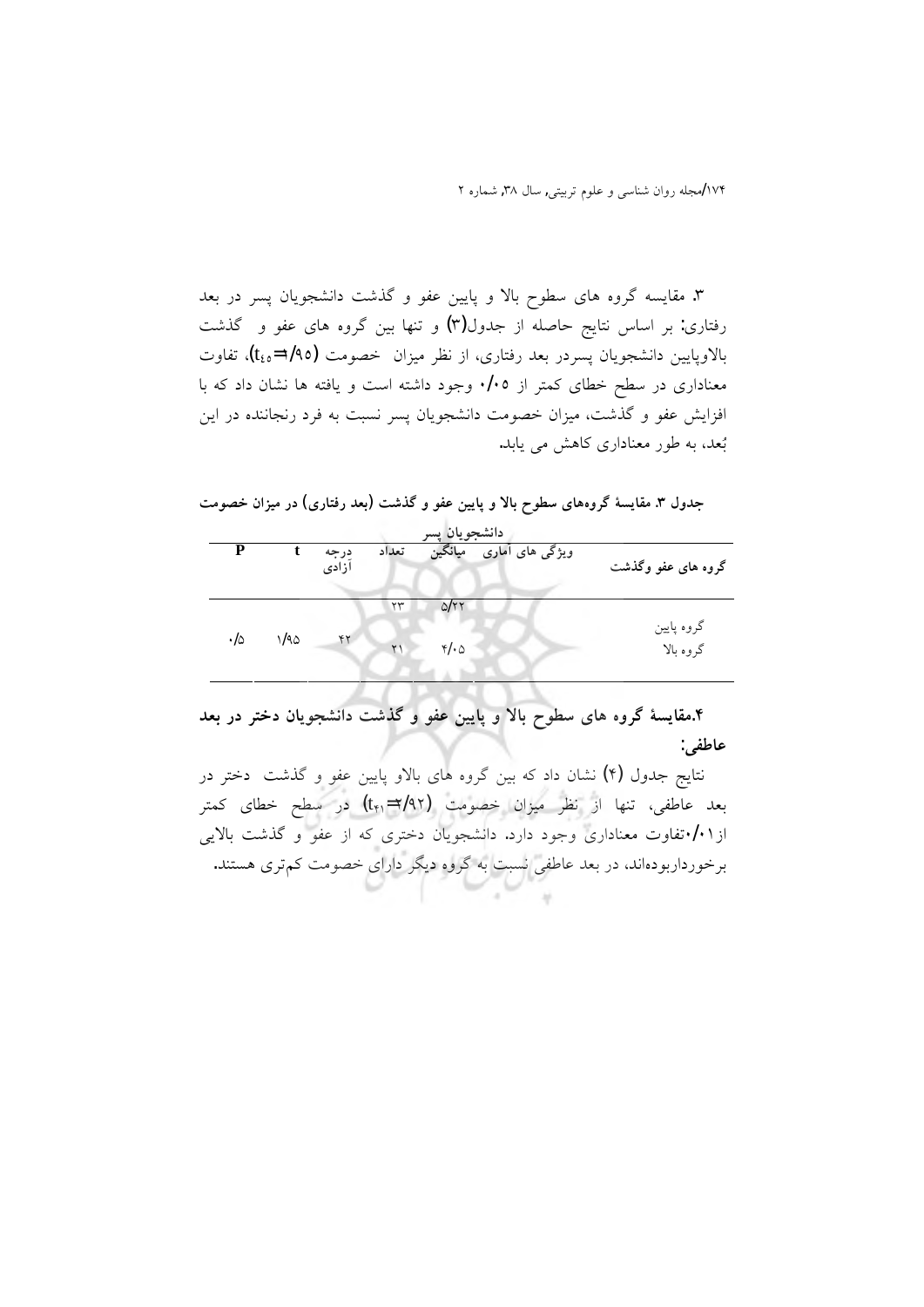| خصومت دانشجويان دختر |              |               |       |                                 |                             |                     |  |
|----------------------|--------------|---------------|-------|---------------------------------|-----------------------------|---------------------|--|
| P                    | $\mathbf{t}$ | درجه          | تعداد |                                 | ویژگی های آماری     میانگین |                     |  |
|                      |              | آزادى         |       |                                 |                             | گروه های عفو و گذشت |  |
|                      |              |               | ۲۲    | $\sim$ $\sim$ $\sim$            |                             |                     |  |
|                      |              | $\mathcal{F}$ |       |                                 |                             | گروه پایین          |  |
|                      |              |               | ۲۱    | $\mathcal{F}/\cdot\vartriangle$ |                             | گر وہ بالا          |  |

جدول٤. مقایسهٔ گروههای سطح بالا و سطح پایین عفو و گذشت (بعد عاطفی) در میزان

بحث و نتیجه گیر *ی* 

نتايج يژوهش حاضر نشان داد كه ميزان عفو و گذشت دانشجويان در بعد رفتاري، در کاهش اضطراب آنان اثر میگذارد. و همچنین در بُعد شناختی نیز دانشجویان پسری که از میزان عفو و گذشت بالاً برخوردار بودهاند، میزانِ اضطراب آنان در مقایسه با گروه دیگر کم تر بوده است . از یافته های حاضر با پژوهش های «هبل» و «ان رایت» (۱۹۹۳)، «سابکوویاک» و همکاران ۱۹۹۵، «کایل و ان رایت» ۱۹۹۷، «لین» ۱۹۹۸. ١٩٩۶، كواتس، ١٩٩٧) مطابقت دارد. بر اساس مراحل عفو گذشت كه توسط یژوهشگرانی همچون انرایت، «فریدمنورایکو»(۱۹۹۸)و «نورث»(۱۹۹۸) مطرح شده، فرد رنجیده ابتدا دچار عصبانیت وتنفر گردیده و با ایجاد این احساس در او، تمایل به انتقام در وی ایجاد می شود. این امر به سبب می گردد سطح بر انگیختگی در فرد رنجیده نسبت به فرد و رنجاننده افزایش یافته و فرد رنجیده را دچار اضطراب نماید. اگر فرد رنجیده بتواند این احساس را در خویش کاهش دهد، از تنش روانی اش کاسته شده و نه تنها از لحاظ عاطفي، بلكه از لحاظ شناختي و رفتاري نيز ميتواند تغيير بايد.

از دیگر یافته های پژوهش که با پژوهش های «فریدمن»(۱۹۹۵)، «رای»(۱۹۹۹)، کواتس(۱۹۹۷)، «فریدمن و انرایت»(۱۹۹۶) و «هبلو انرایت»(۱۹۹۳) هماهنگی دارد، آن بوده است که به طور کلَّی دانشجویانی که در بعد رفتاری عفو و گذشت از میزان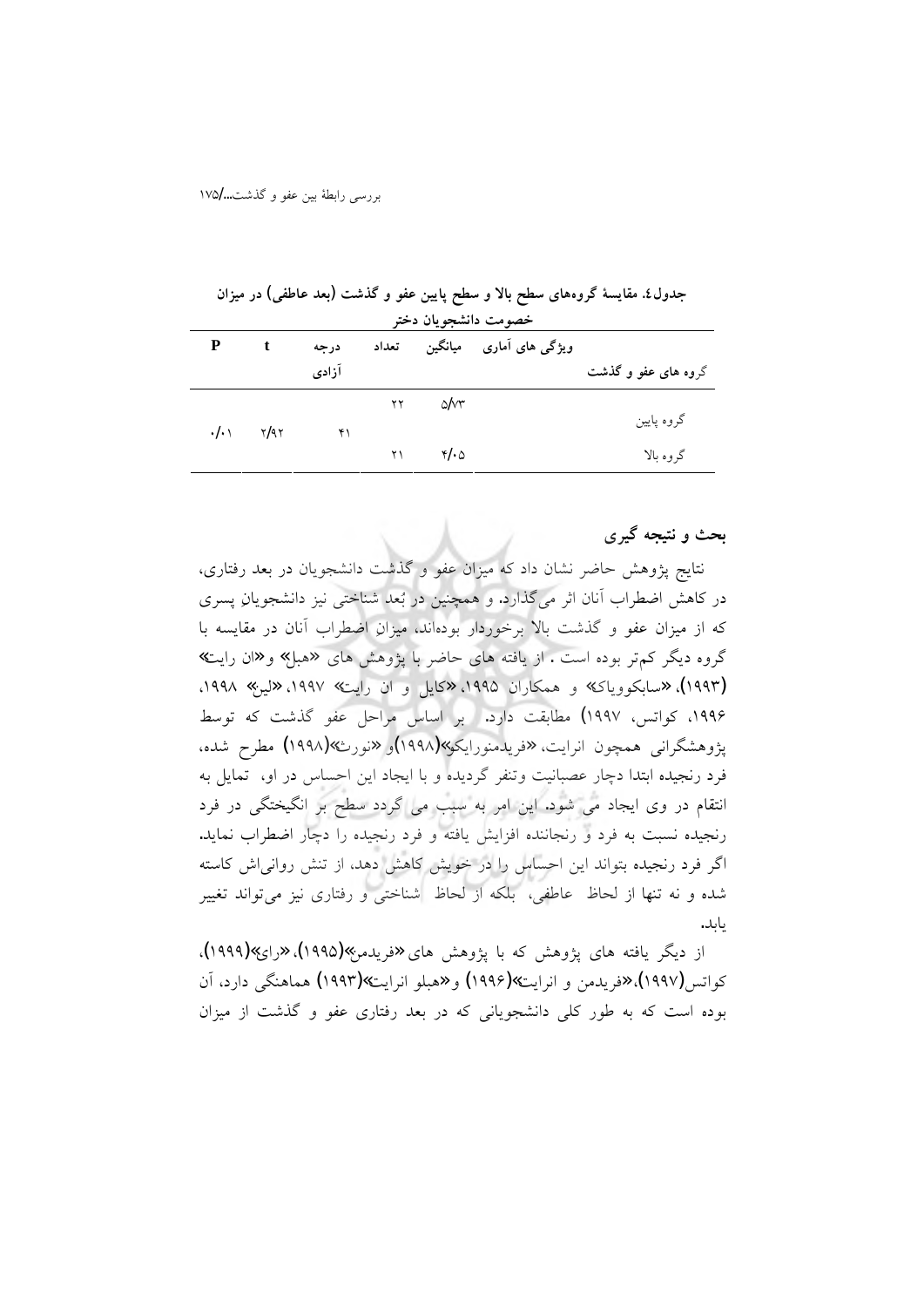بالاتری برخوردار بوده اند، در مقایسه با گروه پایین عفو و گذشت، افسردگی کم تری را گزارش داده بودند. علاوه برآن، دانشجویان پسری که در بعد شناختی عفو و گذشت، نمره بالاتری را کسب نموده بودند نیز, از افسردگی به مراتب پایینتری برخوردار بودهاند .با توجه به این که کینه به وجودآمده ً در فرد رنجیده، ذهن وی را به بدی ها و منفی بافی ها مشغول داشته و نمی گذارد که فرد رنجیده از خصوصیات و ویژگی های مثبت فرد رنجاننده بهرمند گردد، رفته رفته این بدبینی ها به افراد، محیطها و موقعیتهای دیگر تعمیم یافته و باعث کناره گیری و انزوا در فرد رنجیده می شود که نتیجه این امر، قطع تقویت کنندههای اجتماعی بوده و دراثر آن، فرد رنجیده تمایل به افسردگی پیدا می کند . ان رایت ، فریدمن و «رایکو»` (۱۹۹۸)نیز معتقد بوده اند که فرد رنجیده با در نظر گرفتن خلاف اتفاق توسط فرد و رنجاننده، در مقایسه و ضعیت نامطلوب خود با شرايط راحت و أسوده فرد و رنجاننده، به صورت منفى احساس می نماید که زندگی!ش تغییر و این نوع آگاهی از وضعیت خود و طرف مقابل (فرد و رنجاننده), شاید او را به این نتیجه برساند که در زندگی عدالتی وجود ندارد و همین، فرد را دچار افسردگی می سازد.

از دیگر یافتههای این پژوهش، کشف ارتباط بین خصومت و دشمنی با میزان عفو و گذشت در دانشجویان بوده است. در پژوهش حاضر، دانشجویانی که از سطح بالای بخشودگی برخوردار بودهاند، میزان خصومت آنان پایینتر از گروه دیگر گزارش شده بود. این روند نیز در بین دانشجویان پسر و دختر به تفکیک به چشم میخورد. یافتههای حاصله در این زمینه، توسط پژوهشگران دیگر تایید شده است (مثلاً کواتس، ۱۹۹۷). در نهایت، یافتهها دال بر آن بودند که میزان عفو و گذشت دانشجویان در بعد رفتاری و همچنین دانشجویان پسر در بعد شناختی، بر کاهش مشکلات روابط بین فردي أنان اثر ميگذارد و با بالا رفتن ميزان عفو و گذشت، دانشجويان سعي مي نمايند که مشکلات روابط خود را با دیگران ترمیم نموده و باعث کاهش آن شوند. یافتههای

1.Rique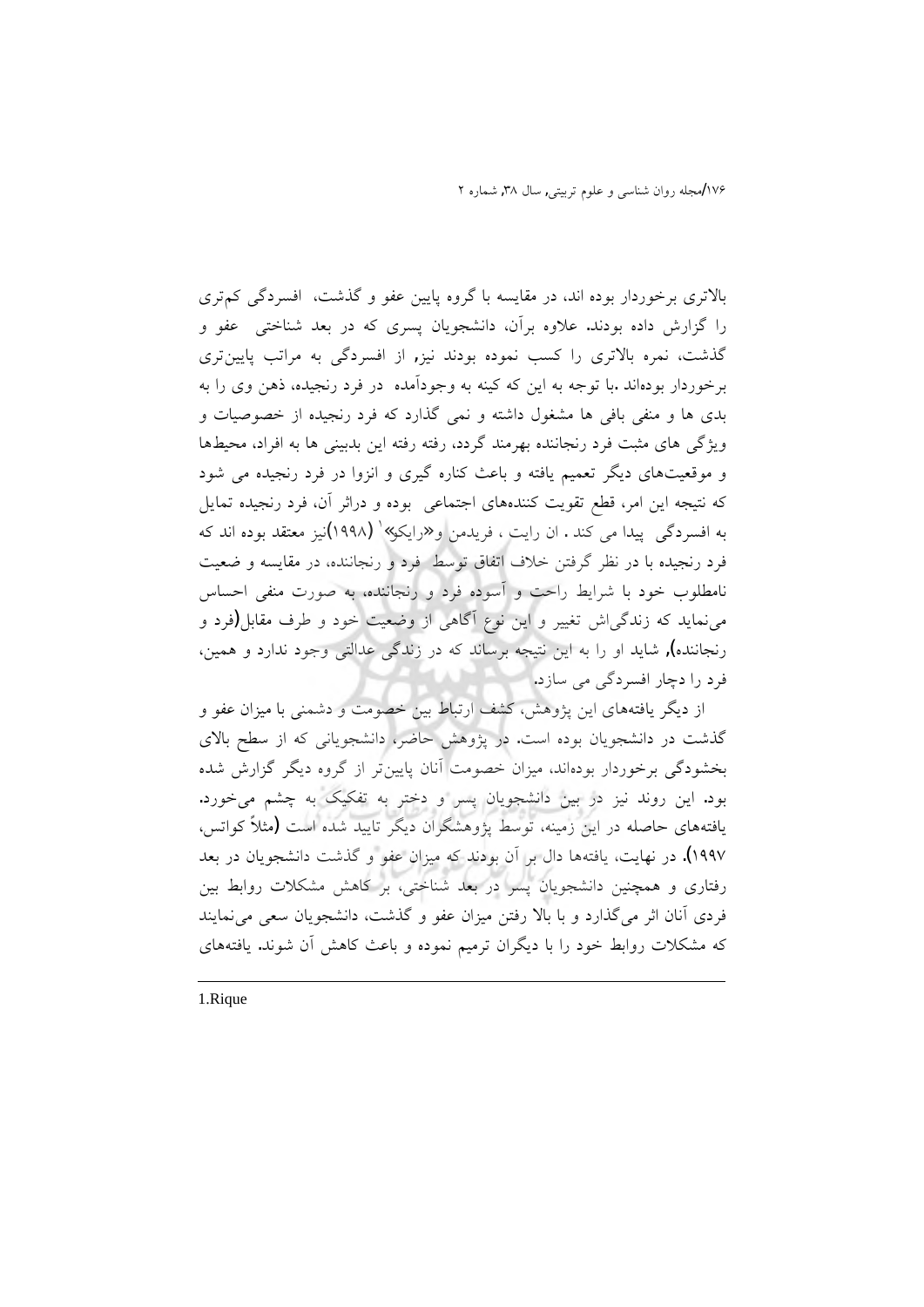مآخذ

Psychotherapy, 7. 39-21.

1.Romig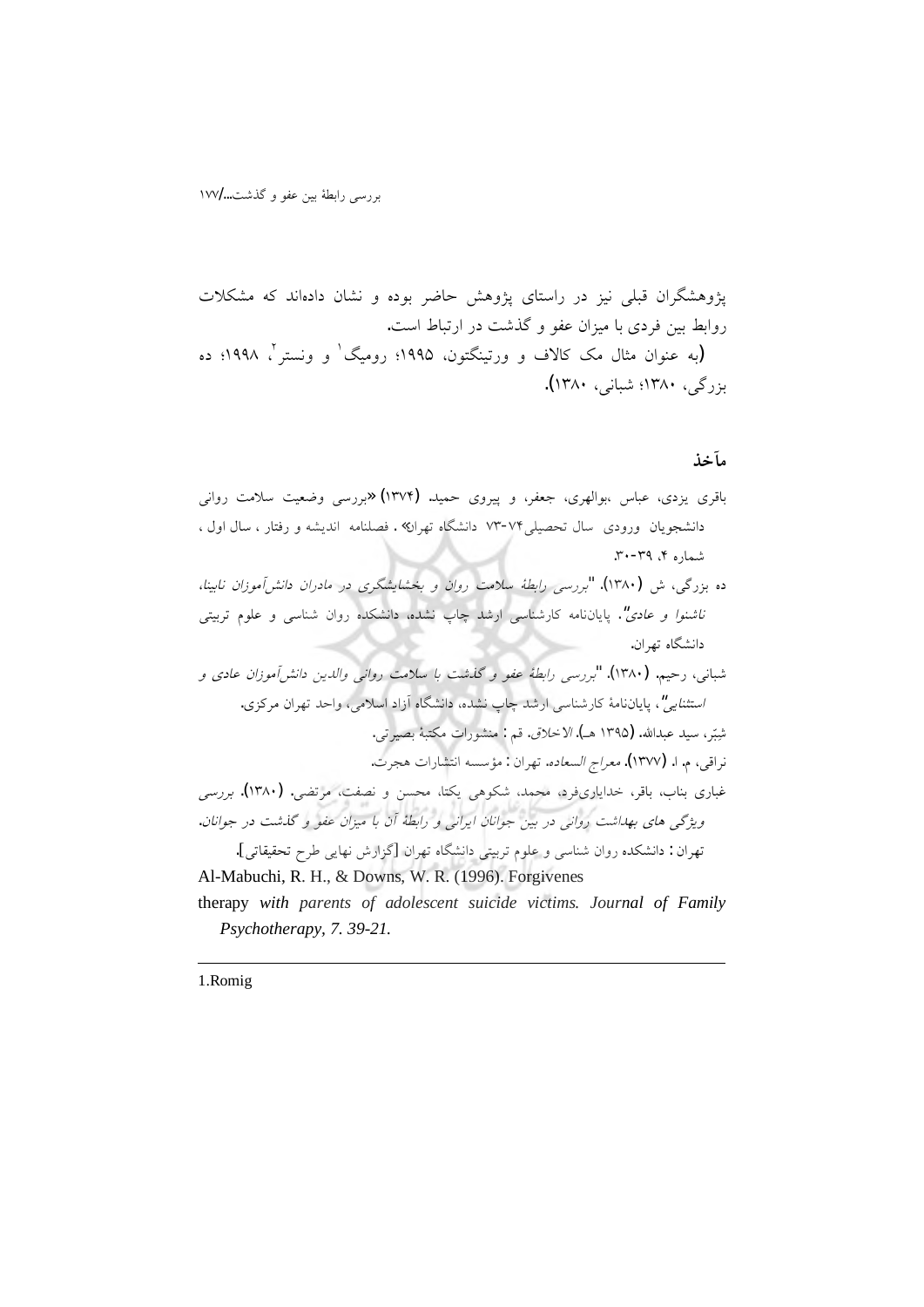- Coates, D. (1997). The correlations of forgiveness of self, forgiveness of others, and hostility, depression, anxiety, self-esteem, life adaptation, and religiosity among female victims of domestic violence. Dissertation Abstracts International. Section B : The Sciences and Engineering, 58 (5-B), 2667.
- Coyle, C. T. (1996). The moral development of forgiveness among postabortion men. Dissertation Abstracts International. Section B : The Sciences and Engineering, 57 (2-B), 1434.
- Coyle, C. T., & Enright, R. D. (1997). Forgiveness intervention with postabortion men. Journal of Consulting and Clinical Psychology, 65(6), 1042-1046.
- Derogatis, L. R., Lipman, R. S., & Covi, L. (1973). SCL-90 : An outpatient psychiatric rating scale-preliminary report. Psychopharmacology Bulletin, 9, 13-27.
- Deroghtis, L.R.D, North, J.(1998). The psychology of intersonal forgiveness .In R.D.Enright and J.Norht (Eds.) , Exploring fogiveness (pp. 46-62). Madison, WT:the University of Wisconsin Press.
- -Enright, R. D., Gassin, E. A., Longinovic, T., & Loudon, D. (1994). Forgiveness as a solution to social issues. Paper presented at the conference morality and social crisis, Belgrade, Serbia, December.
- Enright, R. D., & North, J. (1998). Exploring forgiveness. Madison, WI : University of Wisconsin Press.
- Enright, R. D., & The Human Development Study Group (1991). The moral development of forgiveness. In W. Kurtines & J. Gewirtz (Eds.), Handbook of moral behavior and development (Vol. 1, pp. 123-152). Hillsdale, NJ: Erlbaum.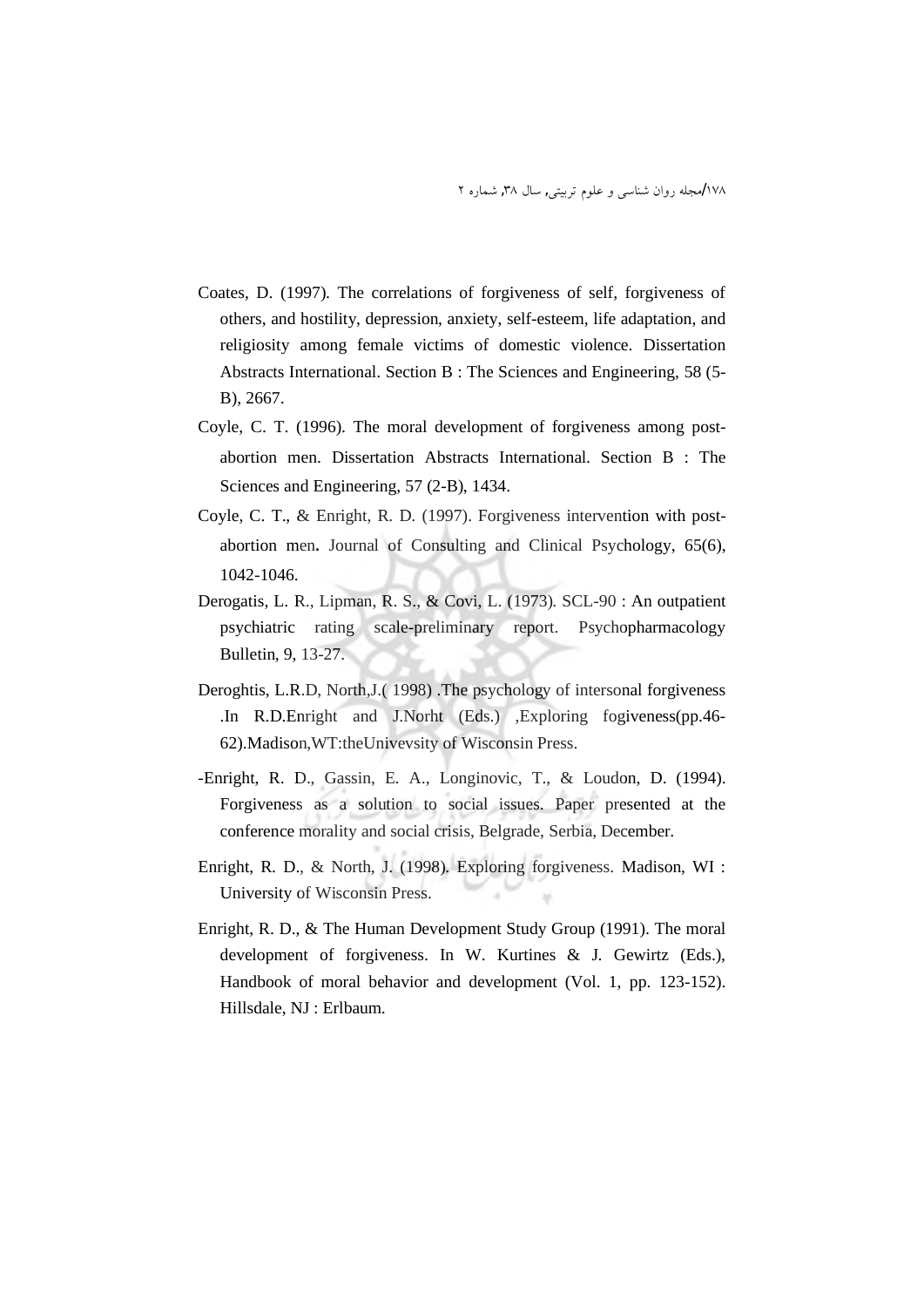بررسی رابطهٔ بین عفو و گذشت.../۱۷۹

- Freedman, S. R. (1995). Forgiveness as an educational intervention goal with incest survivors. Dissertation Abstracts International. Section B: The Sciences and Engineering, 55 (7-B), 3034.
- Freedman, S. R., & Enright, R. D. (1996). Forgiveness as an Intervention goal with incest survivors. Journal of Con-sulting and Clinical Psychology, 64, 983-992.
- Hebl, J., & Enright, R. D. (1993). Forgiveness as a psychotherapeutic goal with elderly females. Psychotherapy, 30, 658-667.
- Katz, J., Street, A., & Arias, I. (1997). Individual differences in selfappraisals and responses to dating violence scenarios. Violence and Victims, 12, 265-276.
- Lin, W. N. (1998). Forgiveness as an intervention for late adolescents with insecure attachment in Taiwan. Dissertation Abstracts International. Section B: The Sciences and Engineering, 59, (5-B), 2456.
- McCullough. M. E., & Worthington, E. L., Jr. (1995). Promoting forgiveness : A comparison of two berif psychoeducational group intervention with a waiting list control. Counseling and Values, 40, 55-68.
- North, i. (1998.) the "Ideal" of forgiveness: Aphilosophers exploration.In R.D.Enright, and J.North (Eds) , Exploring forgiveness (pp. 15-39) Madison, WI: The University of Wisconsin press.
- Romig, C. A., & Veenstra, G. (1998). Forgiveness and psychosocial development: Implications for clinical practice. Counseling and Values, 42, 185-199.
- Subkoviak, M. J., Enright, R. D., Wu, C. R., Gassin, E. A., Freedman, S., Olson, L. M., & Sarinopoulos, I. (1995). Measuring interpersonal